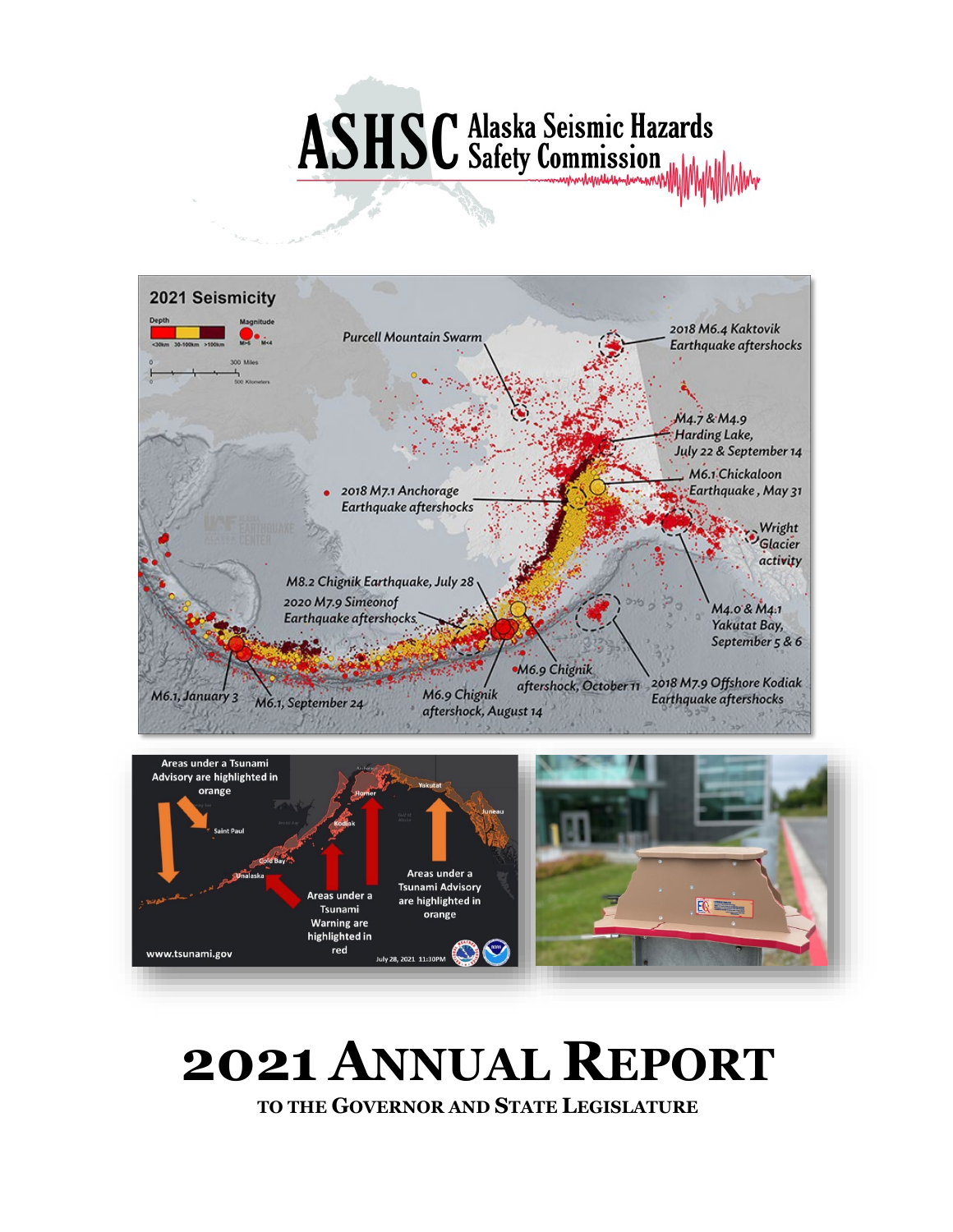

# **EXECUTIVE SUMMARY**

The magnitude 8.2 Chignik Earthquake that struck the Alaska Peninsula late in the evening of July 28th was the largest US earthquake in over 50 years. Aside from those awakened by a late-night tsunami warning, most Alaskans were unaware that an earthquake had occurred.

This event perfectly demonstrates many of the challenges of preparing for earthquakes in Alaska.

- 1. Earthquake hazards are ever-present. Alaska is the most seismically active state in the US and has the potential to produce great (M>8) earthquakes regardless of recent earthquake activity.
- 2. Alaska is huge and mostly empty. Monitoring for and responding to earthquakes requires a sophisticated seismic monitoring network and a well-prepared emergency management agency.
- 3. Alaska earthquakes can generate locally devastating tsunamis and severely impact locations throughout the Pacific. While the Chignik earthquake only generated a small tsunami (<1 foot), many Alaskans received a tsunami warning and dozens of communities evacuated to high ground. Even though some evacuees may see this as a "false alarm," the earthquake and tsunami scientists, local governments, and emergency response personnel consider this an unparalleled learning opportunity.
- 4. Earthquake-resilient construction is crucial. This significant event resulted in little damage to nearby communities thanks to sound engineering and construction practices for the few buildings in that area.

Elsewhere in 2021, the Alaska Earthquake Center (AEC) recorded 49,120 seismic events throughout the state.

The largest earthquake was the magnitude 8.2 event that occurred on July 28<sup>th</sup> southwest of Kodiak Island. It was followed by about 1,300 aftershocks including two magnitude 6.9 events on August 14 and October 11. Other active areas include earthquake sequences near Harding Lake in interior Alaska in July-September and near Yakutat Bay in September. The largest earthquake in mainland Alaska was the M6.1 Chickaloon earthquake on May 31, widely felt in Southcentral Alaska. The AEC continues to monitor ongoing activity within the 2018 M7.1 Anchorage, 2018 M6.4 Kaktovik, 2018 M7.9 Offshore Kodiak aftershock sequences, Purcell Mountains earthquake swarm, and Wright Glacier cluster northeast of Juneau. New research continues to explore the unexplained earthquake clusters on the North Slope and in the Brooks Range. These regions are critical to Alaska's oil and gas economy and can now be more thoroughly studied thanks to AEC's expanded seismic sensor network in the region.

The Alaska Seismic Hazards Safety Commission (ASHSC) has continued to meet remotely this year due to the ongoing COVID pandemic. We have turned this limitation to our advantage by leveraging unused travel funds to support several partners in enhancing their seismic education programs.

Our Commission has continued to move forward on several fronts this year in our mission to improve seismic safety in Alaska. A few of our accomplishments include: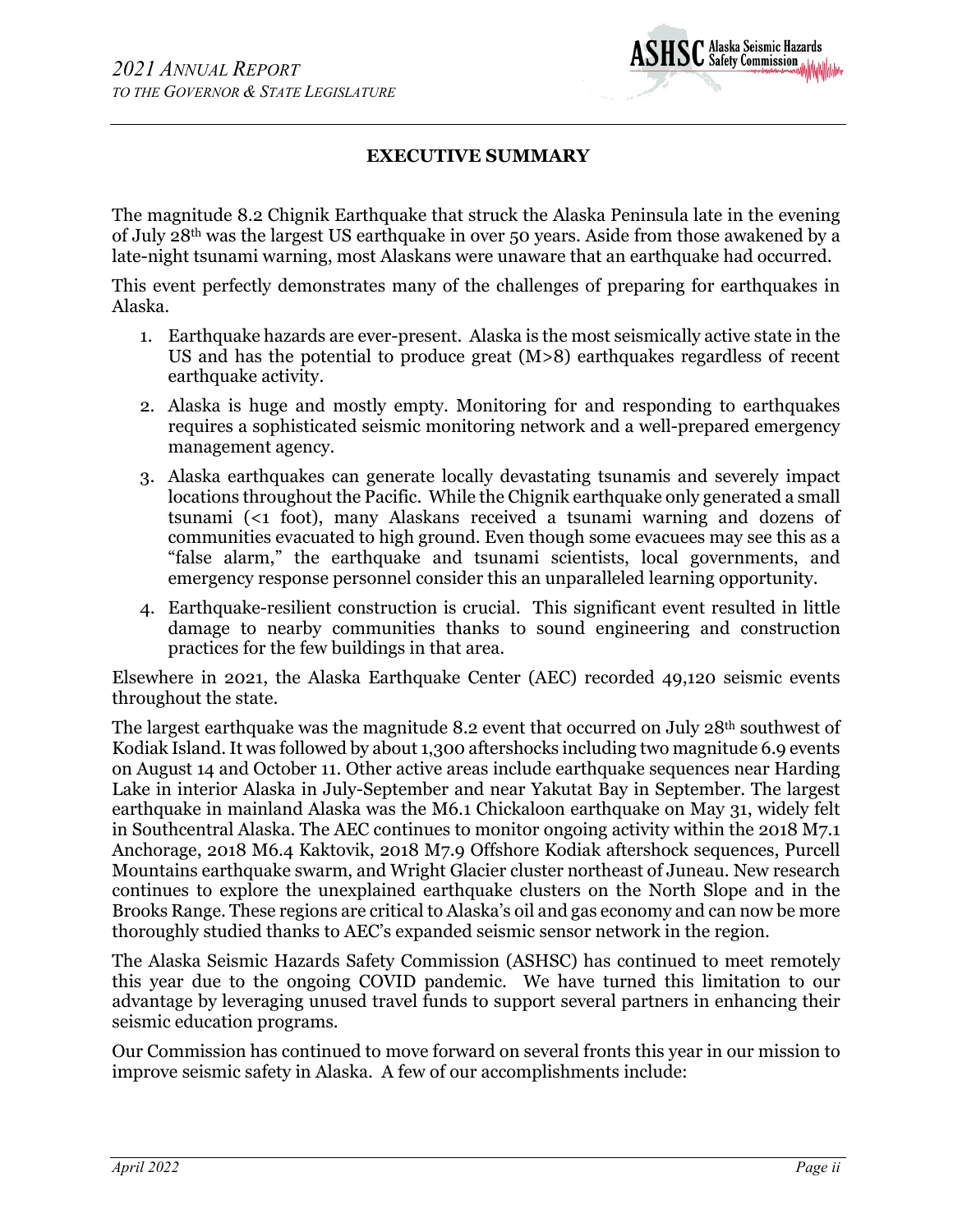

- $\triangleright$  Holding an emergency meeting immediately following the Chignik Earthquake to foster communication and publish educational material.
- $\triangleright$  Publishing a policy recommendation on improving the seismic resilience of critical infrastructure.
- $\triangleright$  Promoting and participating in a conference on Seismic Resilience of Arctic Infrastructure and Social Systems.
- Joining in a FEMA-led working group on supporting school seismic retrofits.

I am proud of what our Commission has accomplished in 2021 and welcome the opportunity to further discuss our activities.

Sterling Strait, Chair Barrett Salisbury, Vice-Chair

*Cover Photos: 2021 Alaska Seismic Activity map from the Alaska Earthquake Center; Tsunami warning map for the 7/28/21 Chignik Earthquake from the National Tsunami Warning Center; Tabletop earthquake shake table donated to UAA College of Engineering – photo by S. Strait.*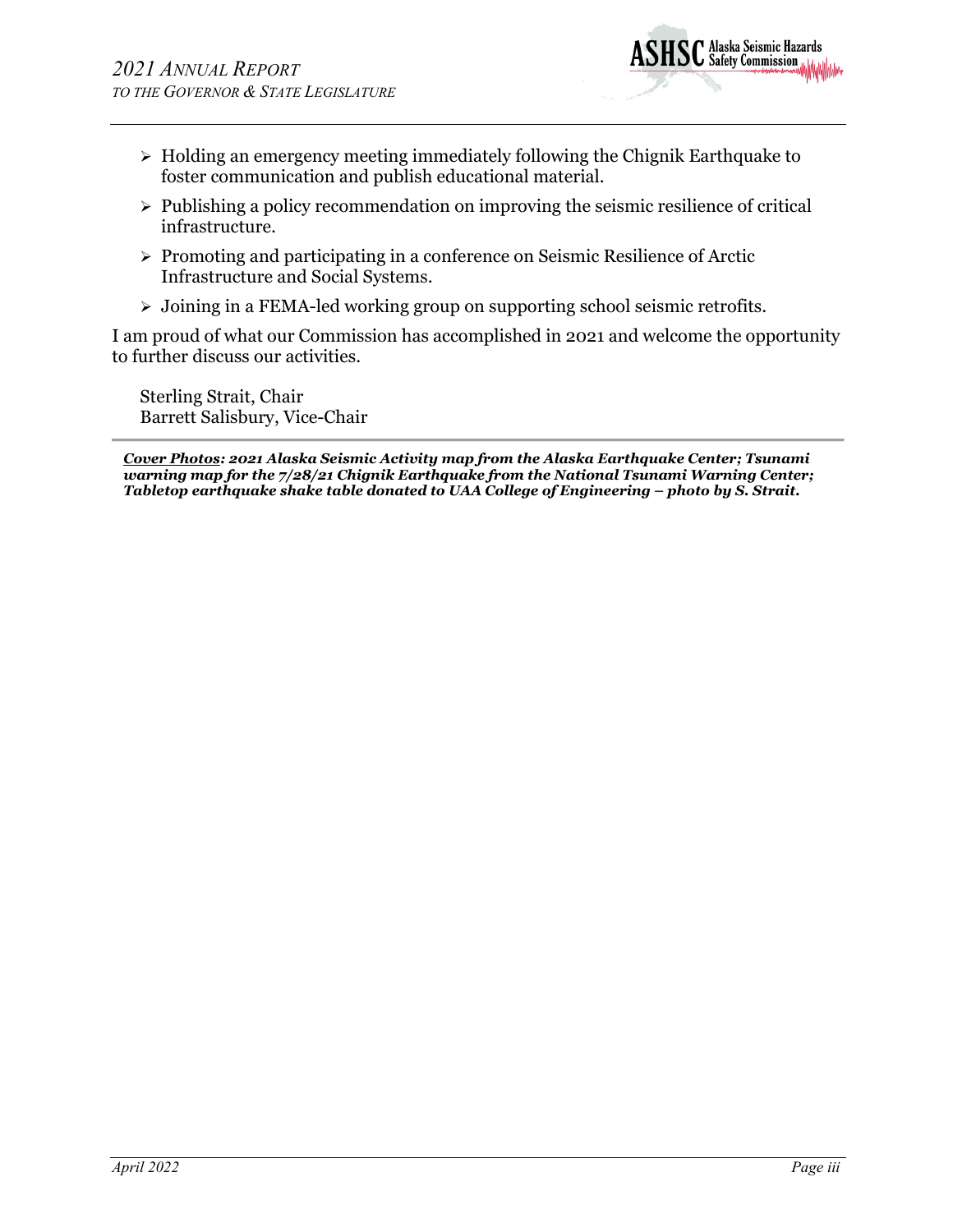

# **ALASKA SEISMIC HAZARDS SAFETY COMMISSION ANNUAL REPORT TO THE GOVERNOR & STATE LEGISLATURE FOR 2021**

# **INTRODUCTION**

This report<sup>[1](#page-3-0)</sup> summarizes the Alaska Seismic Hazards Safety Commission's business, activities, and accomplishments in 2021 as related to its statutory powers and duties (AS 44.37.067) on behalf of the Governor, Legislature, local governments, and the public and private sectors, which include:

- *Recommending goals and priorities for mitigating seismic hazards (e.g. strong ground shaking, landslide, avalanche, liquefaction, tsunami inundation, fault displacement, and subsidence);*
- *Recommending policies including needed research, mapping, and monitoring programs;*
- *Reviewing the practices for recovery and reconstruction after a major earthquake and to recommend improvements to mitigate losses from similar future events; and,*
- *Gathering, analyzing, and disseminating information of general interest on seismic hazard mitigation to reduce the state's vulnerability to earthquakes.*

Alaska has more earthquakes than any other region of the United States and is one of the most seismically active areas of the world. The value of a community built with seismic safety in mind cannot be overstated.

The next significant earthquake and potential tsunami could happen any minute and we must continue to improve our seismic safety. The risks to public safety and infrastructure from future events can be greatly reduced through proper planning, design, construction, and continued education and outreach.

# **COMMISSION BUSINESS**

This annual report summarizes the ASHSC's business conducted this year, including membership, meetings, ethics act, and finances; with administrative support provided by the Alaska Department of Natural Resources (DNR), Division of Geological & Geophysical Surveys (DGGS) (e.g. meeting logistics, budget, travel, website, etc.).

<span id="page-3-0"></span><sup>1</sup> *The Commission's documents (e.g. annual reports, meeting agendas and minutes, strategic and operating plans, policy recommendations and white papers, etc.) are available on our website <https://seismic.alaska.gov/>*.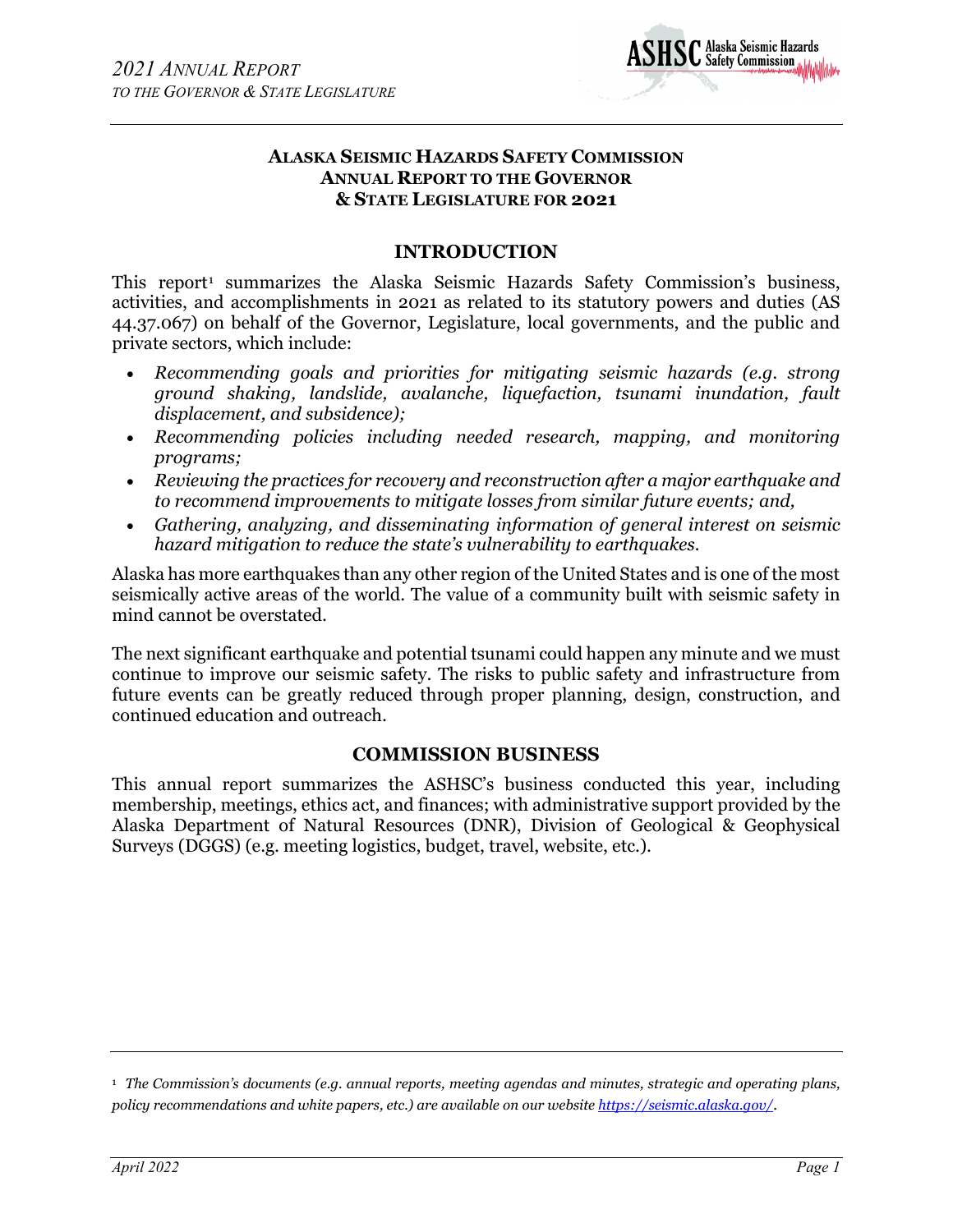# **MEMBERSHIP**

The ASHSC membership represents a broad cross-section of Alaskan professionals which allows for a unique perspective on seismic hazards. We have representatives from the scientific sector who study earthquake hazards, engineers who design our infrastructure to minimize earthquake risk, government representatives who respond to earthquake disasters, and an insurance representative who helps ensure financial security following an earthquake.

2021 saw four new members join our commission and the resignation of four existing members.

| COMMISSIONER / OCCUPATION / RESIDENCE                                         | <b>REPRESENTATION</b>                            |
|-------------------------------------------------------------------------------|--------------------------------------------------|
| Barrett Salisbury Ph.D.<br>Geologist, DGGS; Fairbanks                         | Alaska Department of Natural<br><b>Resources</b> |
| Natalia Ruppert, Ph.D.<br>Seismologist, UAF; Fairbanks                        | University of Alaska                             |
| Bryan Fisher §                                                                | Alaska Department of Military &                  |
| DMVA, DHS&EM Anchorage                                                        | <b>Veterans Affairs</b>                          |
| Paul Nelson +                                                                 | Alaska Department of Military &                  |
| DMVA, DHS&EM Anchorage                                                        | <b>Veterans Affairs</b>                          |
| Laura W. Kelly, P.E.<br>Civil Engineer, USCG; Juneau                          | <b>Federal Agency</b>                            |
| Sam Bass §<br>Assembly Member, Skagway, Alaska                                | <b>Local Government</b>                          |
| David Gibbs <sup>+</sup><br>Director Emergency Services, FNSB; Fairbanks      | <b>Local Government</b>                          |
| Thomas Bergey §<br>Mat-Su School Board; Wasilla                               | <b>Local Government</b>                          |
| Mike Devine <sup>+</sup><br>State Farm; Wasilla                               | <b>Insurance Industry</b>                        |
| Nick Murray §<br>AK DOT Bridge Engineer, Juneau                               | Public/Restricted                                |
| Garret Gladsjo +<br>Engineering Consultant, Juneau                            | Public/Restricted                                |
| Dan Neufer, PE<br>Geotechnical Engineer, Palmer                               | Public/Restricted                                |
| <b>Sterling Strait</b><br>Structural Engineer, Alyeska Pipeline;<br>Anchorage | Public/Restricted                                |
|                                                                               |                                                  |

# **TABLE 1: COMMISSION MEMBERSHIP**

† Resigned this year § Appointed this year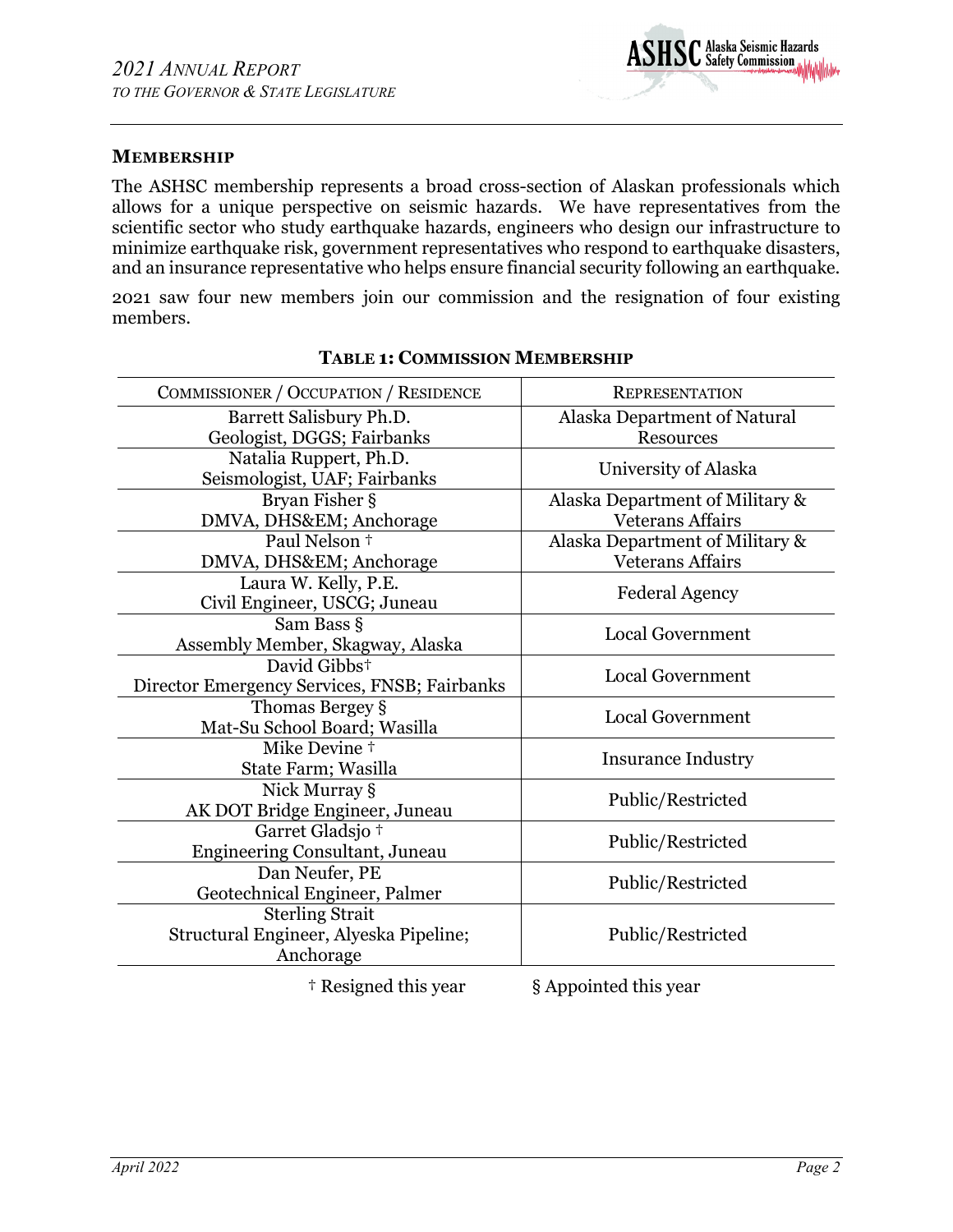

# **MEETINGS**

The ASHSC conducted six meetings in 2021, including five public meetings (February 17, April 28, July 7, September 23, & November 18) and one emergency meeting (July 29) following the M8.2 Chignik Earthquake.

# **ETHICS ACT (AS 39.52)**

The ASHSC submitted quarterly ethics reports to the Department of Law in 2021, with no written determinations, requests for determinations, or suspected potential violations.

#### **FINANCES**

The ASHSC's expenditures in 2021 (SFY21) totaled \$8,941.35 out of an annual budget of \$10,000.

Once again, COVID restrictions limited our ability to travel and hold in-person meetings. We worked with several partners to identify alternate applications for our budget to continue supporting our mission.

#### **ACTIVITIES & ACCOMPLISHMENTS**

This section summarizes our activities and accomplishments during the last year.

These accomplishments include activities addressed by the full Commission along with the actions of working groups and individual commissioners working on related business.

#### **M8.2 Chignik Earthquake Emergency Response**

An impromptu meeting was convened by the Commission within 24 hours of the M8.2 earthquake. Commissioners briefed the group on the seismologic and geologic imlications of the event, tsunami potential and the performance of tsunami warning system, and preliminary damage reports. As a result of this meeting, the Commission published a brief document summarizing the background and impact of the earthquake<sup>[2](#page-5-0)</sup>.

#### **Seismic Resilience of Arctic Infrastructure and Social Systems**

Our Commission promoted and attended a three-day workshop held in Anchorage on September 20 – 22 that dealt with seismic resilience of arctic infrastructure and social systems<sup>[3](#page-5-1)</sup>.

This event was part of an ongoing research project jointly sponsored by UAF and the University of New Hampshire (UNH). Workshop participants included representatives from Native Alaskan Tribes along with individuals from Russia, Iceland, Japan, and Greenland.

Commissioner Strait presented at the workshop and participated in discussions alongside Commissioners Bass, Murray, and Salisbury.

<span id="page-5-0"></span><sup>2</sup> *[http://seismic.alaska.gov/download/ashsc\\_meetings\\_minutes/sig\\_eq\\_2021\\_Chignik\\_July28.pdf](http://seismic.alaska.gov/download/ashsc_meetings_minutes/sig_eq_2021_Chignik_July28.pdf)*

<span id="page-5-1"></span><sup>3</sup> *<https://sites.google.com/view/1st-arctic-seismic-resiliency/home>*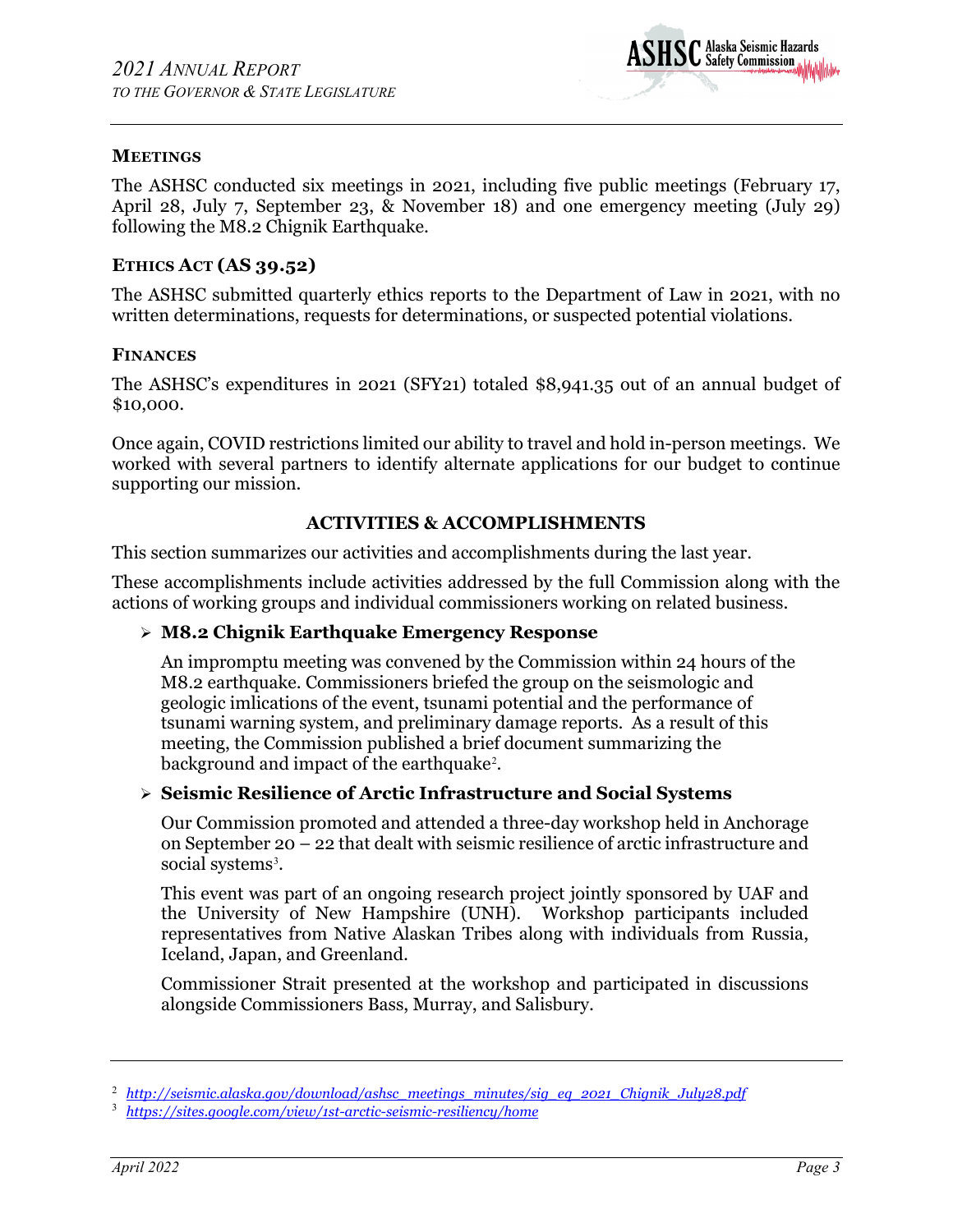

Following the workshop, Dr. Majid Ghayoomi of UNH attended a Commission meeting to provide a briefing on the workshop and future research plans.

# **School Seismic Retrofit Support Group**

A support group was organized by FEMA Region X to share lessons learned and promote Building Resilient Infrastructure and Communities (BRIC) grants for seismically retrofitting schools.

Commissioner Kelly presented on Commission activities including rapid visual screening (RVS) work, the successful retrofit of Kodiak High School, and lessons learned from the 2018 Anchorage Earthquake. Commissioner Salisbury also attended and participated in the discussion.

This support group includes representatives from the Anchorage and MatSu School Districts along with AK DHS&EM.

# **Supporting UAA College of Engineering**

Our Commission partnered with Dr. Scott Hamel with the UAA College of Engineering to promote seismic education and increase awareness of seismic hazards in Alaska.

We provided UAA with a tabletop earthquake shake table designed for classroom education. Dr. Hamel has put this device to use giving classroom demonstrations at local high schools.

In addition, we worked with the UAA Engineering and Industry Building (EIB) to design and build an interactive display on earthquake risks and impacts. An earthquake shake table demonstrates the impact of seismic forces on an example building and a steel bridge is instrumented to show vibrations. This display is installed in the third-floor lobby of the EIB as a daily reminder to engineering students of the seismic hazards present in Alaska.

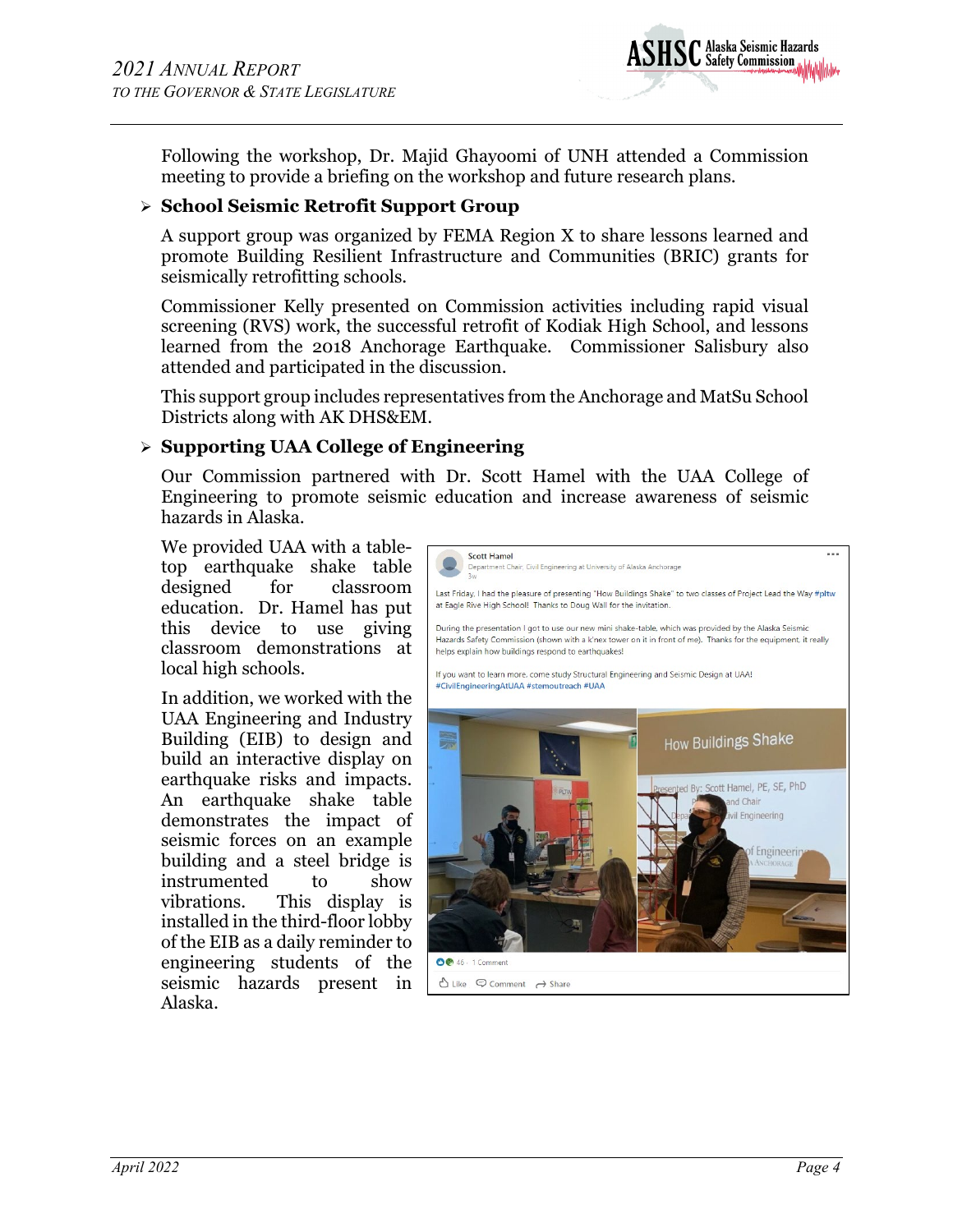

# **EERI Report on 2018 Anchorage Earthquake**

The Earthquake Engineering Research Institute (EERI) published their final report<sup>[4](#page-7-0)</sup> on the 2018 M7.1 Anchorage Earthquake in July.

Our Commission invited one of the authors of this report to present their findings at our September meeting. The results and recommendations from this report provide many opportunities for future improvement.

# **Barry Arm Tsunami Monitoring**

Commissioners Rupert and Salisbury participate in the multi-agency task force studying the potential for a significant tsunami hazard generated by a landslide in the Barry Arm of Prince William Sound. Such a tsunami would be dangerous to watercraft in the Sound along with the community of Whittier.

Multiple instruments have been set up to monitor the unstable hillside to understand the potential risk and to serve as an early warning in case a landslide occurs.

AK DGGS has set up a website<sup>[5](#page-7-1)</sup> to provide ongoing updates on this topic.

#### **RVS Surveys**

Commission Fisher has been working with James Benzschawel (AK DHS&EM Earthquake Program Manager) to continue Rapid Visual Screening (RVS) work initiated by this Commission.

Preliminary screening for multiple Anchorage Fire Department facilities was completed in 2020 with additional detailed screening surveys completed this year.

Planning is underway for an RVS study of the Bartlett Regional Hospital in Juneau.

# **Seismic Retrofit Grant Funding**

AK DHS&EM has successfully aided multiple Alaska communities and organizations to secure over \$8 million in grant funding for seismic retrofit design and construction.

Our Commission congratulated the department on their success and worked to promote these awards so that others can follow.

#### **POLICY RECOMMENDATIONS**

- **PR 2021-1 Resilient Critical Infrastructure –** A policy recommendation [\(PR](http://seismic.alaska.gov/download/ashsc_meetings_minutes/pr_2021-1_resilient_critical_infrastructure.pdf)  [2021-1\)](http://seismic.alaska.gov/download/ashsc_meetings_minutes/pr_2021-1_resilient_critical_infrastructure.pdf) was published to point the way forward on improving the seismic resilience of critical infrastructure in Alaska. This included several specific recommended actions including
	- o Compile a database of seismic site response data for Alaska,

<span id="page-7-0"></span><sup>4</sup> *[http://www.learningfromearthquakes.org/2018-11-30-anchorage-](http://www.learningfromearthquakes.org/2018-11-30-anchorage-alaska/images/2018_11_30_Anchorage_Alaska/pdf/EERI-LFE-2018-Anchorage-Earthquake-Report-Final-web.pdf)*

*[alaska/images/2018\\_11\\_30\\_Anchorage\\_Alaska/pdf/EERI-LFE-2018-Anchorage-Earthquake-Report-Final-web.pdf](http://www.learningfromearthquakes.org/2018-11-30-anchorage-alaska/images/2018_11_30_Anchorage_Alaska/pdf/EERI-LFE-2018-Anchorage-Earthquake-Report-Final-web.pdf)*

<span id="page-7-1"></span><sup>5</sup> *<https://dggs.alaska.gov/hazards/barry-arm-landslide.html>*